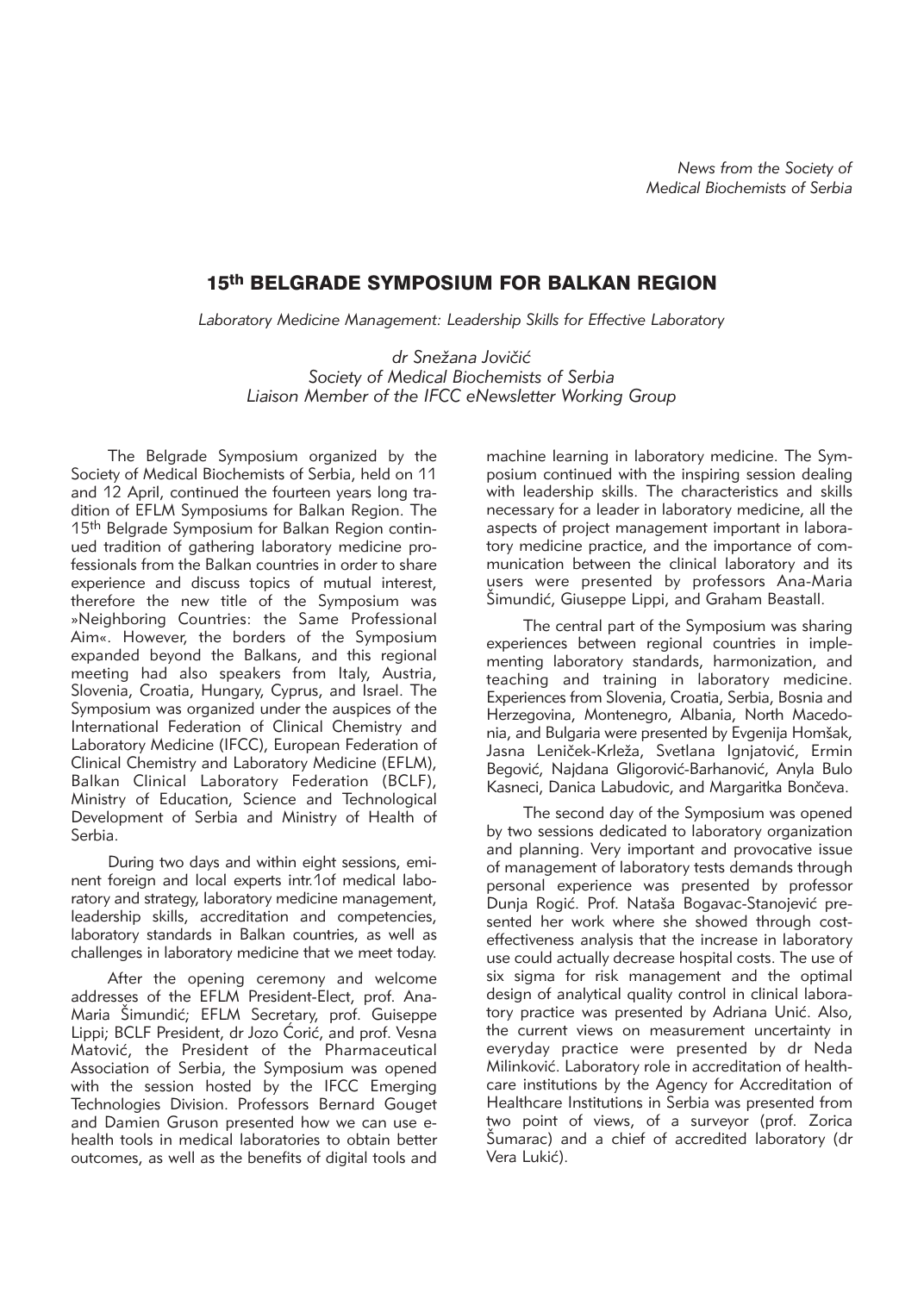The challenges met in laboratory medicine covered evolving regulatory challenges in in vitro diagnostics, presented by prof. Tomris Ozben. Prof. Marielle Kaplan presented the efforts in national harmonization program of critical values communication in Israel. We were introduced with the assessment of medical residents' skills in choosing appropriate laboratory request and subsequent interpretation of laboratory tests results in a Romanian university center by prof. Ioana Brudașcă. Dr Dragana Pap presented the challenges and perspectives of QMS, and the road map for achieving standardization in laboratory me dicine.

The final sessions dealt with specific areas of laboratory medicine, namely current positions in laboratory testing in hemostasis, laboratory drug management, and latest results in endocrine disruptor research. About the latest protocols in laboratory diagnostics of anticoagulation, laboratory testing of lupus anticoagulant using different aPTT reagents, and assessment of hipercoagulable state in normal pregnancy and preeclampsia using global haemostatic assays talked prof. Andrea Griesmaher, prof. Violeta Dopsaj, and Sanja Lalić-Ćosić. The contribution of laboratory to therapeutic drug monitoring, challenges, and perspectives, integration of pharmacogenomics in clinical practice, as well as the latest research results in pharmacogenomics of the antidepressants of the SSRI group were presented by Prof. Nicholas Papgeorgakis, Angela Melpidou, Andriani Grigoratou, and prof. Vesna Pešić. The Symposium was closed with the presentation of the latest research results on endocrine disrupting chemicals inducing oxidative stress, their effect on organisms, and particularly the influence of di-2-ethylhexyl phtalate on the oxidative stress tissue damage and on the fatty acids composition, by prof. Nuriye Nuray Ulusu and dr Duygu Aydemir.

The two day Symposium with over 250 participants pointed out the same issues and problems that laboratory medicine professionals in this region meet in their every day work and practice, provoking discussions and exchange of opinion. The positive impressions of all the participants demonstrated that these local meetings addressing the practical issues that we are all facing and exchanging experience are necessary in laboratory medicine practice, and that the local problems are usually common.



Chairs of the Opening Session: Dr Bernard Gouget (France) and dr Snežana Jovičić (Serbia)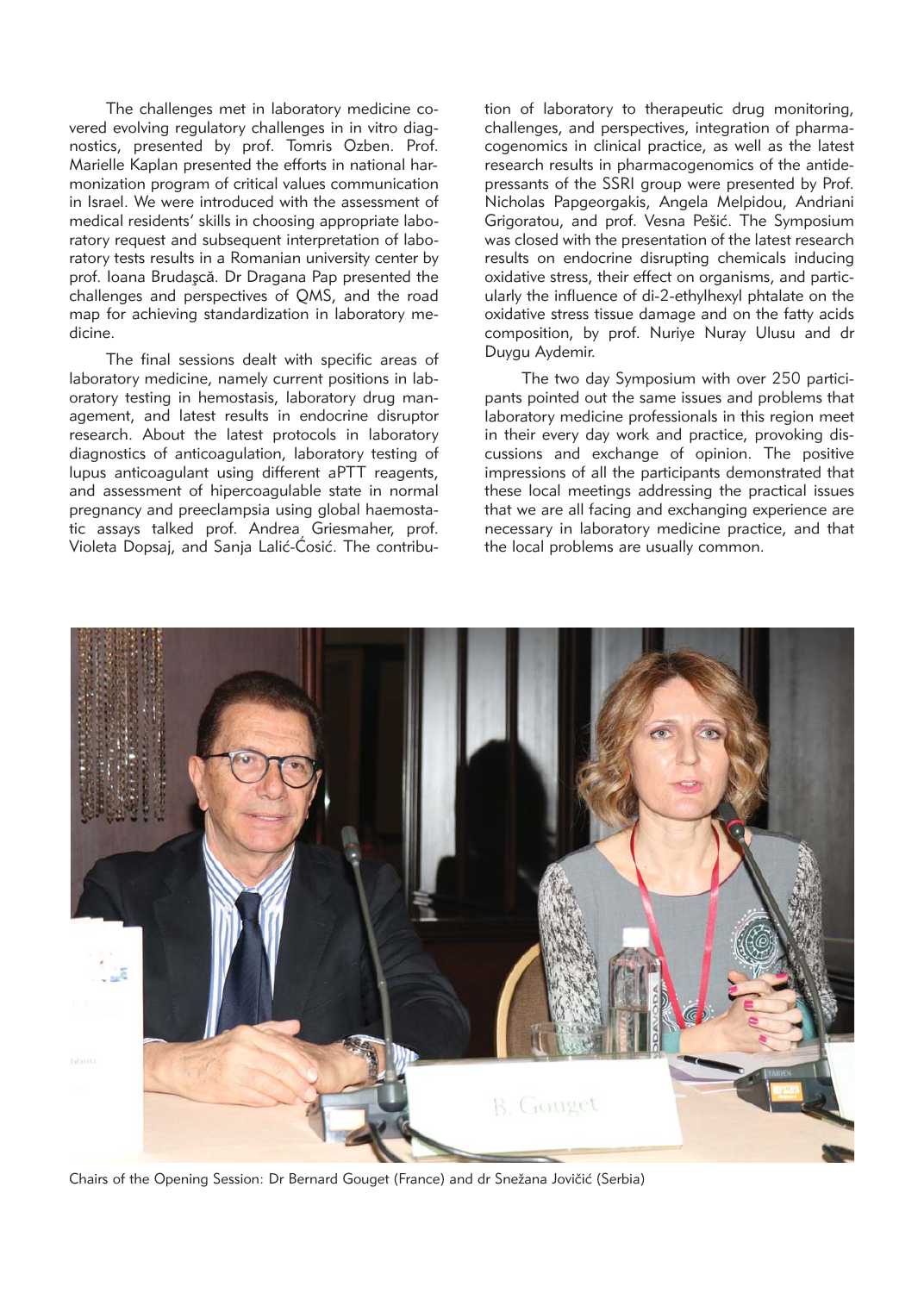

Speakers and chairs of the 15th Belgrade Symposium for Balkan region



Speaker's dinner